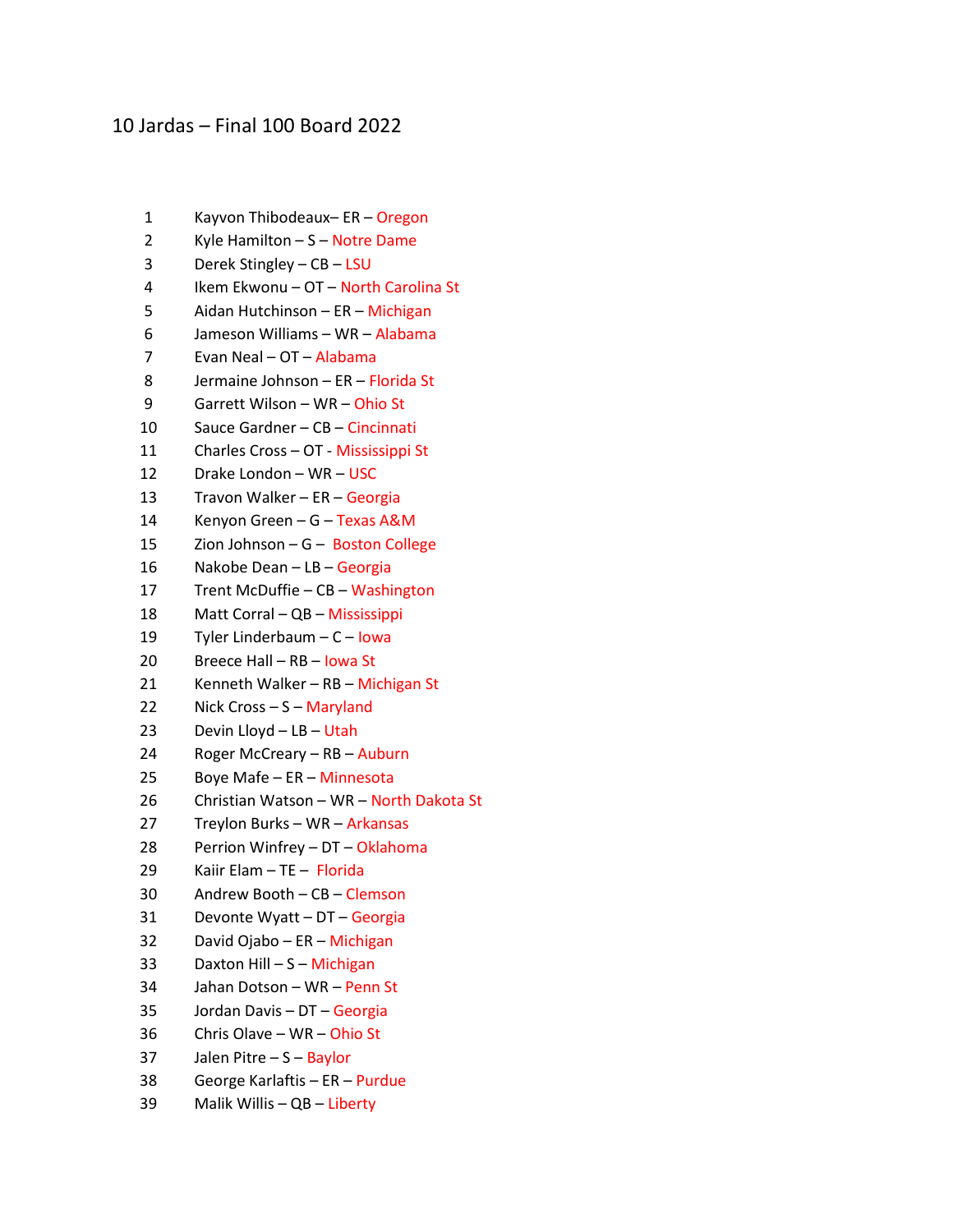- 40 Travis Jones DT UConn
- 41 Chad Muma LB Wyoming
- 42 Sam Howell QB North Carolina
- 43 Bernhard Raimann OT Central Michigan
- 44 Arnold Ebiketie ER Penn St
- 45 Channing Tindall LB Georgia
- 46 Kenny Pickett QB Pitt
- 47 Zyon McCollum CB Sam Houston St
- 48 James Cook RB Georgia
- 49 Kyler Gordon CB Washington
- 50 Drake Jackson ER USC
- 51 Cole Strange G Carolina
- 52 Lewis Cine S Georgia
- 53 Isaiah Spiller RB Texas A&M
- 54 Bryan Cook S Cincinnati
- 55 Phil Mathis DT Alabama
- 56 Jalen Tolbert WR South Alabama
- 57 Trevor Penning OT Northern Iowa
- 58 Jalen Wydermyer TE Texas A&M
- 59 Christian Harris LB Alabama
- 60 John Metchie WR Alabama
- 61 Trey McBride TE Colorado St
- 62 Cameron Thomas ER San Diego St
- 63 Logan Hall DT Houston
- 64 Jelani Woods TE Tennessee
- 65 Rachaad White RB Arizona S
- 66 Abraham Lucas OT Washington St
- 67 Jaquan Brisker S Notre Dame
- 68 Brian Asamoah LB Oklahoma
- 69 Rasheed Walker OT Penn St
- 70 Desmond Ridder QB Cincinnati
- 71 Isaiah Likely TE Coastal Carolina
- 72 Cam Taylor-Britt CB Nebraska
- 73 DeMarvin Leal DT Texas A&M
- 74 Pierre Strong RB South Dakota St
- 75 Nicholas Petit-Frere OT Ohio St
- 76 Tariq Woolen CB UTSA
- 77 Kerby Joseph S Illinois
- 78 Charlie Kolar TE Iowa St
- 79 Tyler Smith OT Tulsa
- 80 Nik Bonitto ER Oklahoma
- 81 Marquis Hayes G Oklahoma
- 82 Kevin Austin Jr WR Notre Dame